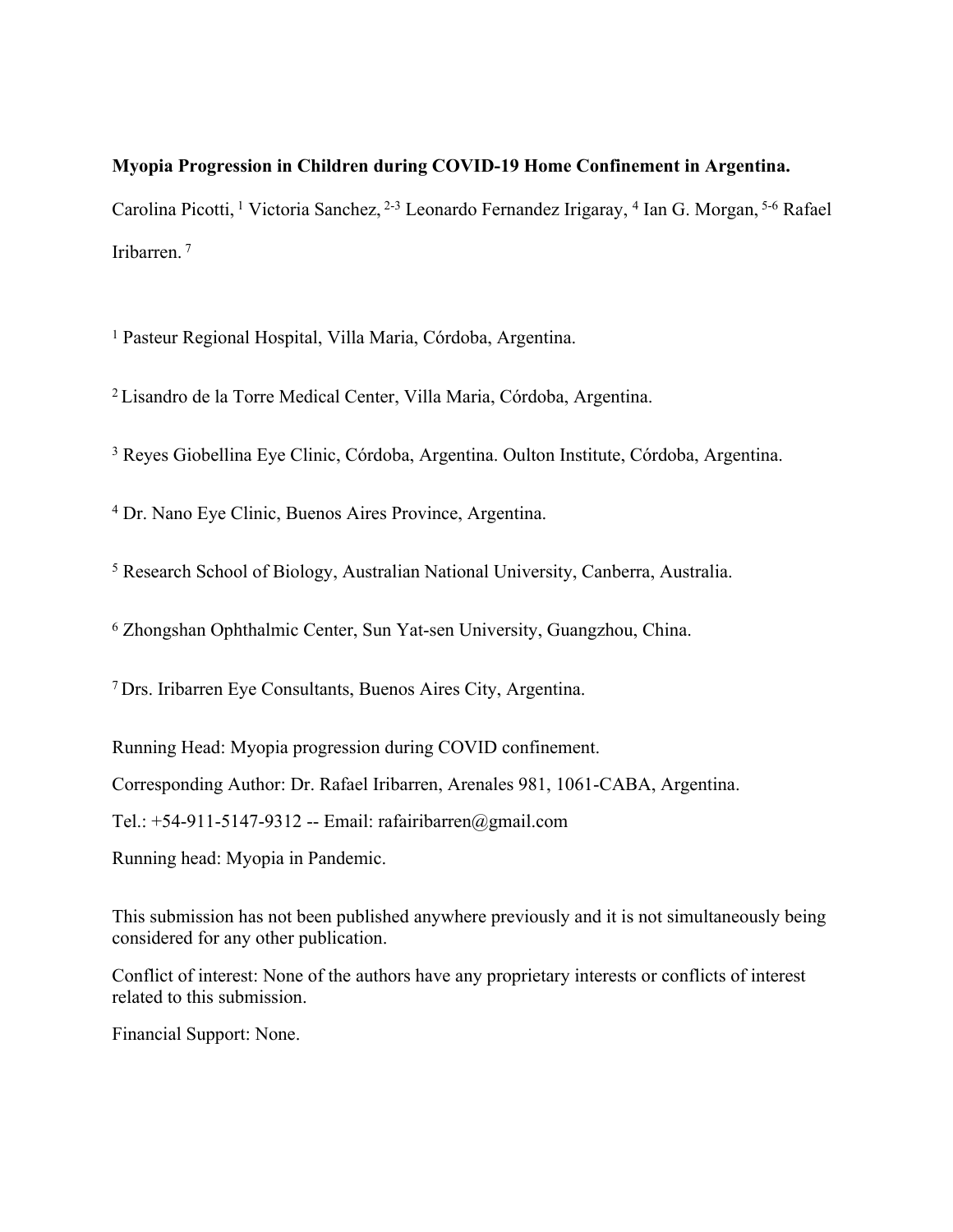Research in context.

Myopia is now one of the leading causes of preventable visual impairment and blindness all over the world, and is increasing in prevalence in many parts of the world. Increased outdoor time slows the onset of myopia in children, but whether it also slows myopia progression is still unclear. In many parts of the world, the COVID-19 pandemic has led to school closures and home-schooling, as well as restrictions on activities outside the family home. These restrictions have produced conditions that may promote the onset and progression of myopia. The aim of this study was to compare myopia progression during COVID-19 home confinement for children in Argentina. Progression increased by 30-40% during the period that incorporated the confinement, compared to the previous year in which children probably spent part of their day outdoors. The results suggest that prolonged confinement periods enhances the progression of myopia in myopic children, potentially resulting in more severe myopia in adults. These results therefore suggest that when designing home confinement restrictions that impact on children, it is important to incorporate additional strategies that can prevent increased myopia progression and perhaps onset of myopia.

Total word count: 1810.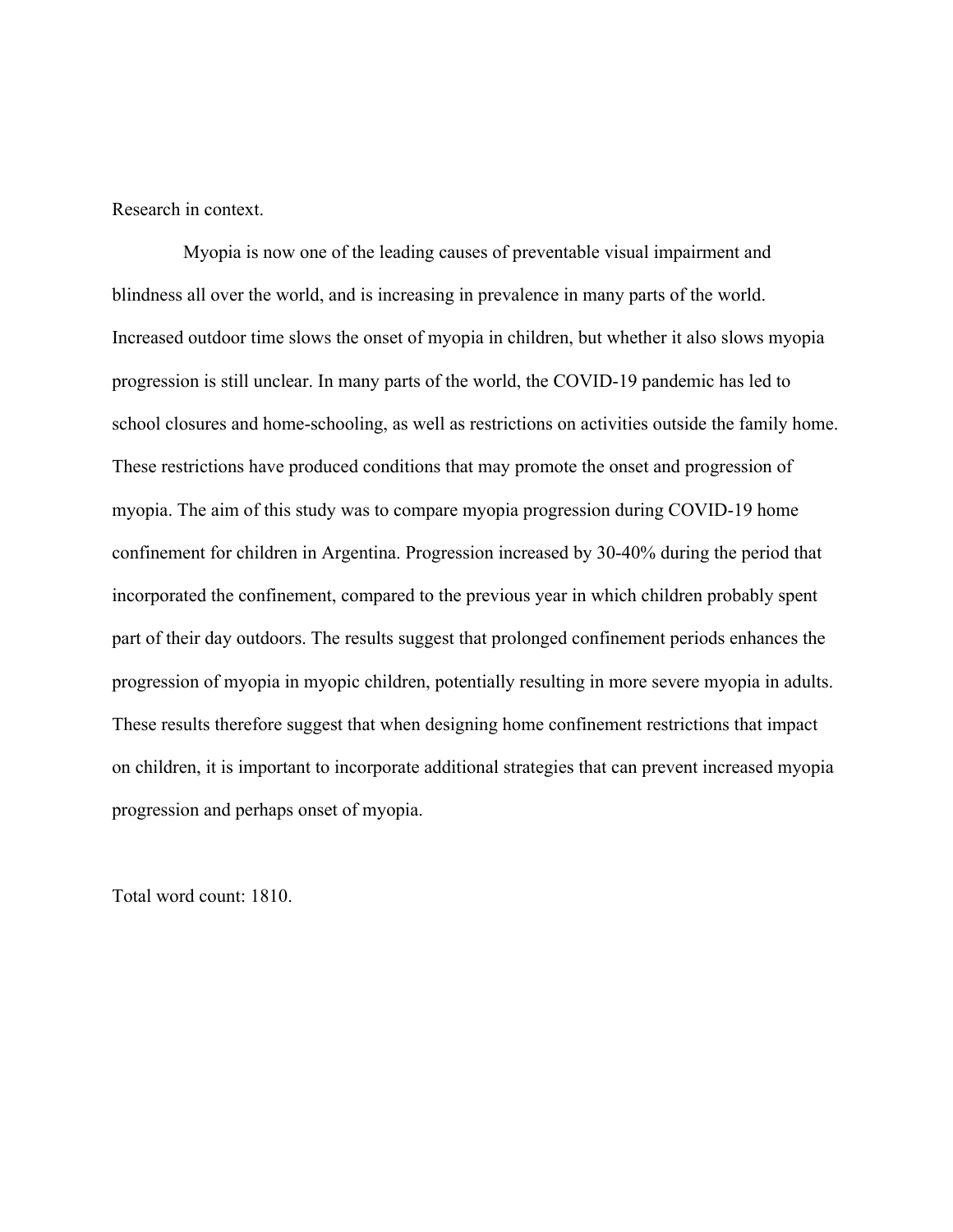Abstract. (186 words).

Purpose. To determine whether the progression of myopia in children is faster during school closures and home confinement during the COVID-19 pandemic.

Methods. This was a case series study collecting retrospective data of refractive error during 2019 and 2020 in consecutive myopic patients attending regular checkups for their spectacle prescription. Inclusion criteria were spherical equivalent between -0·50 and -6·00 diopters (5-18 years of age) consulting from September to December 2020. Patients receiving any treatment for arresting myopia progression were excluded. Cycloplegic spherical equivalent in both eyes was recorded for 2018, 2019 and 2020. Mean progression over the two periods 2018-2019 and 2019-2020 was calculated.

Results. At the 2020 visit after confinement, mean age of the 115 enrolled patients was  $11·89 \pm 3·68$  years and 60·0% were girls. The mean annualized progression for the right eyes in 2019 was  $0.44\pm0.52$  D and increased to  $0.58\pm0.53$  D in 2020 during the period that included home confinement ( $p = 0.0019$ ).

Conclusion. Mean annual progression rates during strict pandemic home confinement was faster than in the previous year, in contrast to the general slowing of progression as children get older.

Key words. Myopia progression, COVID-19, pandemic, confinement, school children.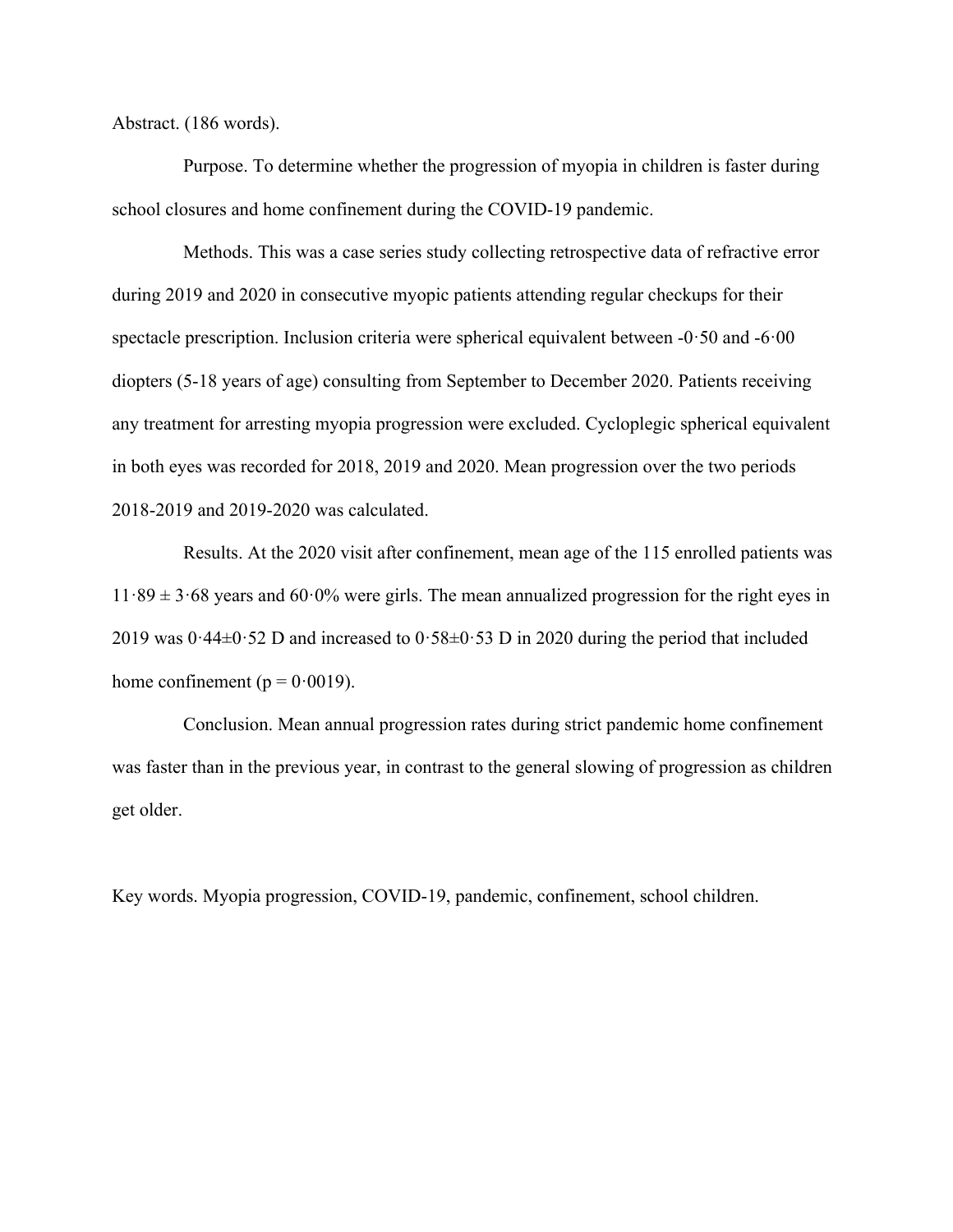Myopia is one of the leading causes of visual disability in adults, due both to lack of correction, and the development of pathological outcomes associated with high myopia.<sup>[1](#page-11-0)</sup> Once developed, myopia continues to increase in severity during childhood, but this progression is preventable with several interventions.<sup>[1](#page-11-0)</sup> Since the onset of incidence and perhaps myopia progression are associated with less outdoor exposure and more intense nearwork, [1-4](#page-11-0) this study was developed to investigate whether the home confinement due to the COVID19 pandemic in Argentina, from March to August 2020, was associated with a greater progression of myopia compared to that in the previous year.

In Argentina, the academic year begins in March (Autumn) and ends at mid December (Summer). During the year 2020, children in Argentina went to school for only two weeks, since schools were closed and children were confined to their homes from March 20.<sup>[5](#page-11-1)</sup> Sports clubs and gyms were closed in March 2020. Children could not visit their grandparents who constituted an at risk population, and could not visit cousins or friends. Birthday parties and other familial meetings were discouraged. Children had to stay at home and study or play with siblings or parents. Children did not return to face-to-face classes for the rest of the academic year. During the 6 months from 21 March to 21 September (Autumn and Winter) children were not allowed outside to play, due to a strict government policy. After these 6 months, home confinement was progressively relaxed, allowing children to go outdoors for up to one hour per day. This is very different to what happened during the 2019 school year. In Argentina, school lasts for only 4 hours on weekdays, and most children play outside for many hours, as the climate is warm, with only 4 weeks of cold weather and with low annual rainfall. We therefore planned to collect retrospective data on refractive change in consecutive myopic patients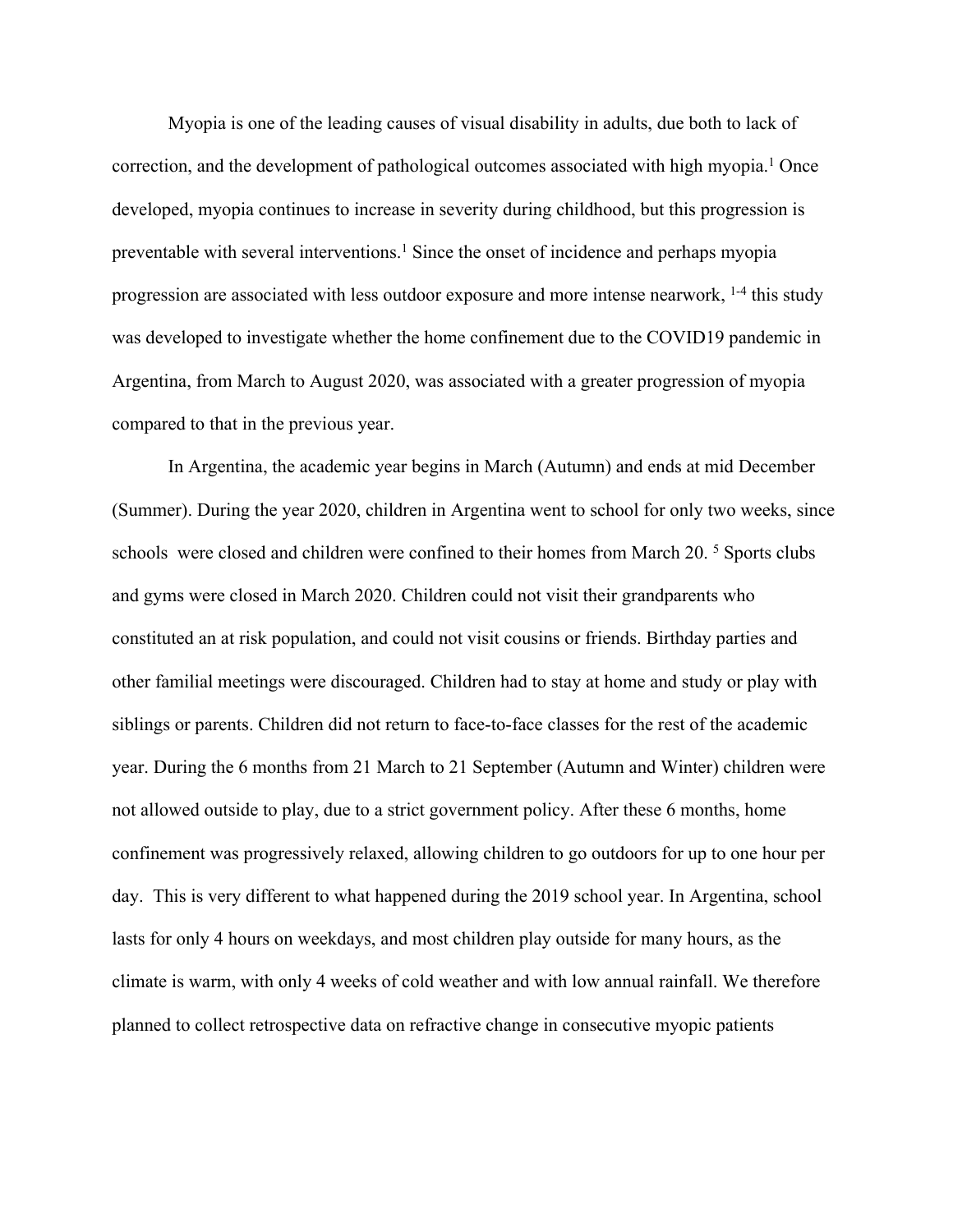attending regular patient-initiated checkups after the lifting of the most severe restrictions for their spectacle prescription, to investigate possible changes in progression rate.

## Material and Methods.

This was a retrospective study of a series of consecutive myopic cases obtained by ophthalmologists from different public and private services in Argentina. The data were obtained by 16 ophthalmologists who completed a very simple online Google Form questionnaire. All consecutive myopic patients  $(-0.50 \text{ to } -6.00 \text{ diopters})$  between 5 and 18 years of age who requested consultations from September to December 2020 were included. The following data had to be recorded: age, gender, date of examination and spherical equivalent refraction of the prescription of both eyes in the years 2018, 2019 and 2020. There had to be at least 8 months or more between each of the three different examinations. The input spherical equivalent of each eye for each year was the subjective refraction, confirmed by cycloplegic refraction to exclude myopic spasm. Pupil dilation and cycloplegia were achieved with tropicamide or cyclopentolate, since they produce similar levels of cycloplegia in myopic patients, although not in hyperopes. <sup>[6](#page-11-2)</sup> Identities were maintained confidential in the database.

Refractive data for 2018 and 2019 were extracted from medical records at the time of examination in 2020. The study enrolment was scheduled during the 4 months at the end of the year 2020, in which, as patients came consecutively for new prescriptions, a subjective refraction was performed, with cycloplegic autorefractometry confirmation. Patients and their families gave verbal informed consent in which "they accepted that their prescription data would be used for statistical purposes because of the pandemic, keeping their identity confidential," following the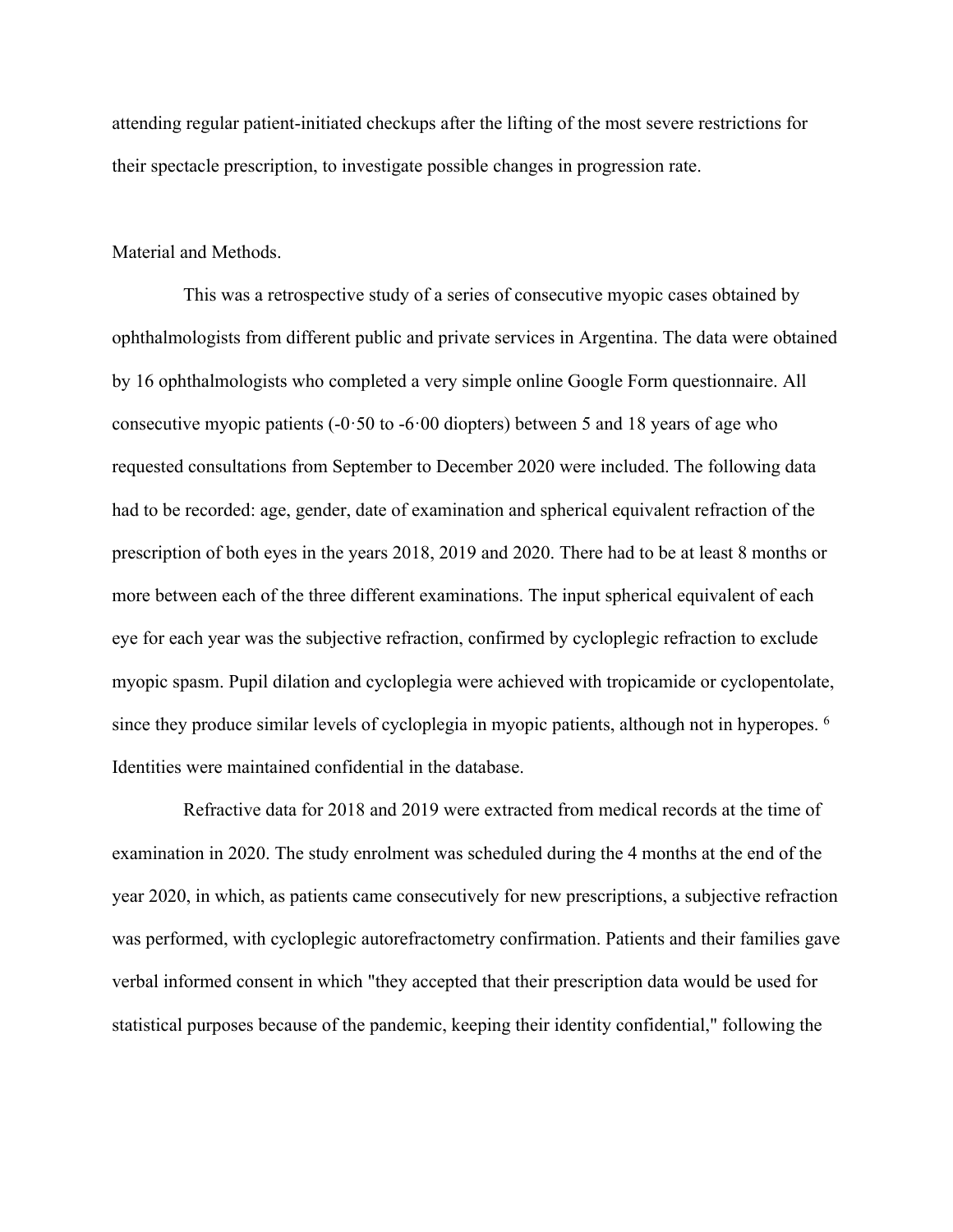precepts of the Helsinki Declaration. The Ethics Committee of the Argentinian Council of Ophthalmology gave approval for this study.

The following patients were excluded: those who did not have the 3 subjective refractions confirmed by cycloplegia, those with astigmatism greater than 3 diopters, patients with a single eye, with diabetes, Down, Marfan or Stickler syndromes, or any associated eye disease (e.g.: keratoconus, cataract, retinal disease or glaucoma). Patients undergoing treatment for myopia control with diluted atropine drops or with especial lenses were also excluded. Once the information had been obtained from all the ophthalmologists, the statistical analysis was carried out with the total number of cases collected over the 4 months of recruitment.

The data were recorded in an Excel spreadsheet. Annual progressions in 2019 and 2020 were calculated as the difference in spherical equivalent between a particular year and the former. The progression was annualized taking into account the exact dates of refractive exams, dividing it by the number of days between both examinations and multiplying by 365. Mean annual progressions were calculated and Student *t*-tests were performed with these variables to identify a significant difference in progression between the two periods. A value of  $p < 0.05$  was taken as the cut-off for statistical significance. The annual progressions during 2019 and 2020 are presented as means  $\pm$  standard deviations. Figures were made with SPSS version 25 (IBM, USA).

Results.

During Spring 2020, when COVID-19 restrictions including home confinement were progressively relaxed, from September to December 2020, 115 consecutive patients (60% girls) filling the inclusion parameters of three cycloplegic refractions over three years, were included in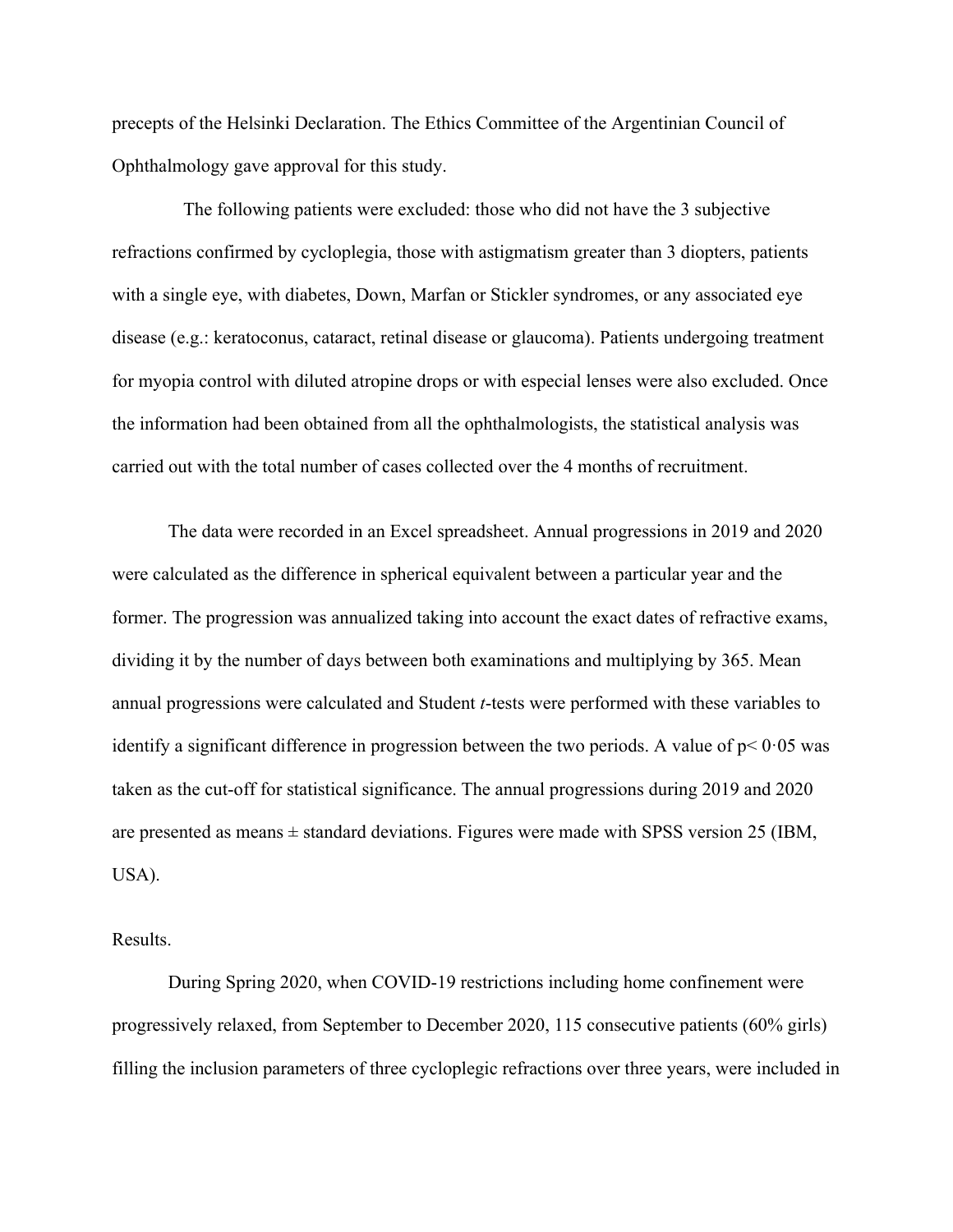the database. At the 2020 visit after confinement, mean age was  $11.89 \pm 3.68$  years. The mean spherical equivalent of right and left eyes in the 2020 visit was similar  $(-3.62 \pm 1.74$  D versus - $3.48\pm1.98$  D, p = 0.478). The mean follow up for both periods was 56.02 weeks in 2019 and 61.95 weeks in 2020, statistically different (Student t test,  $p<0.001$ ) but probably 6 weeks difference in follow up for one year are not clinically important for progression differences. In any case, the mean annualized progression in 2019 (the year before the confinement) in both eyes was significantly lower than that in 2020 ( $p = 0.028$ , Table 1). Figure 1 shows how the distribution of progression rates shifted to the left in 2020.

| Table 1. Mean annual progression in diopters by eye and year (SD) |               |               |
|-------------------------------------------------------------------|---------------|---------------|
|                                                                   | OD            | 01            |
| Progression 2019-2018                                             | $-0.44(0.52)$ | $-0.40(0.51)$ |
| Progression 2020-2019                                             | $-0.58(0.53)$ | $-0.57(0.59)$ |
| Percentage change                                                 | $+29.91\%$    | $+43.03\%$    |

Discussion.

The present study showed that progression of myopia was significantly increased from 2019 to 2020, a period that included the COVID-19 control measures, as compared to the period 2018-2019 in which the COVID-19 home confinement was not in place. During this year, children were locked down with home-schooling and home confinement under a strict government policy established when the academic year began in March after the summer vacations. While the precise factors leading to this increased progression have not been established, it is known that higher amounts of time spent outside by children limits axial elongation and hence myopic shifts in refraction, at least in pre-myopes, and thus reductions in time outdoors may have contributed to this increase. In addition, confinement to the family home may have increased levels of nearwork, perhaps including increased use of electronic devices.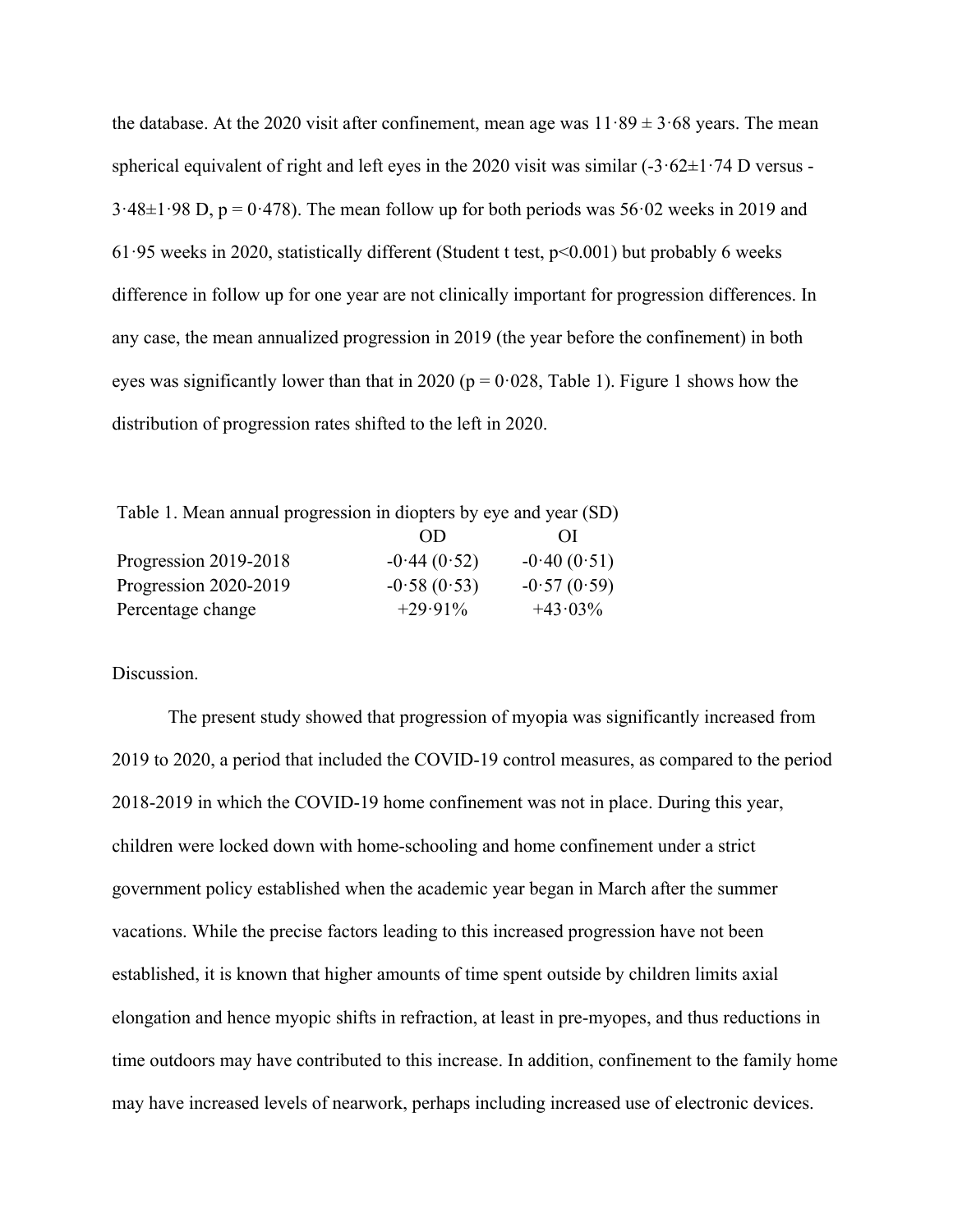Changes of this kind could lead to increased axial elongation, and hence increased progression of myopia.

In Argentina, the strict quarantine lasted for 8 months, with home-schooling by video conference, suspension of extracurricular activities and outdoor or indoor sports, closing of gyms or recreational spaces, and home confinement. This was a particularly severe and prolonged lockdown by international standards, and thus the results may not generalize to situations in which lockdown measures were less severe, or where children were already deprived of outdoor time and exposed to severe educational pressures. It is also important to note that the prevalence of myopia in Argentina seems to be very low by international standards. Our estimates from a small survey are that at the end of primary school, the prevalence of myopia is only about 4% in Argentina, probably due to the short school day, low academic pressures and the large amount of time that children spend outdoors (Magnetto et al. *in preparation*). The change in behaviour induced by the closure of schools and home confinement is thus likely to have been large. The impact of lockdown measures in countries with high academic pressures and limited time outdoors under normal circumstances may therefore be less dramatic than seen in this study.

These results have significance in two ways. Firstly, they are relevant to the debate about whether progression of myopia, as distinct from myopic shifts in refraction in pre-myopes, is inhibited by more time outdoors. There is general agreement that increased time outdoors slows axial elongation in pre-myopes and therefore protects from the development of myopia. However, epidemiological studies have so far been unable to demonstrate regulation of progression by time outdoors. This could be due to a limited range of variation in time outdoors, since myopes tend to spend less time outdoors, and the regulation of progression has been demonstrated through seasonal variations in progression rates, with progression generally being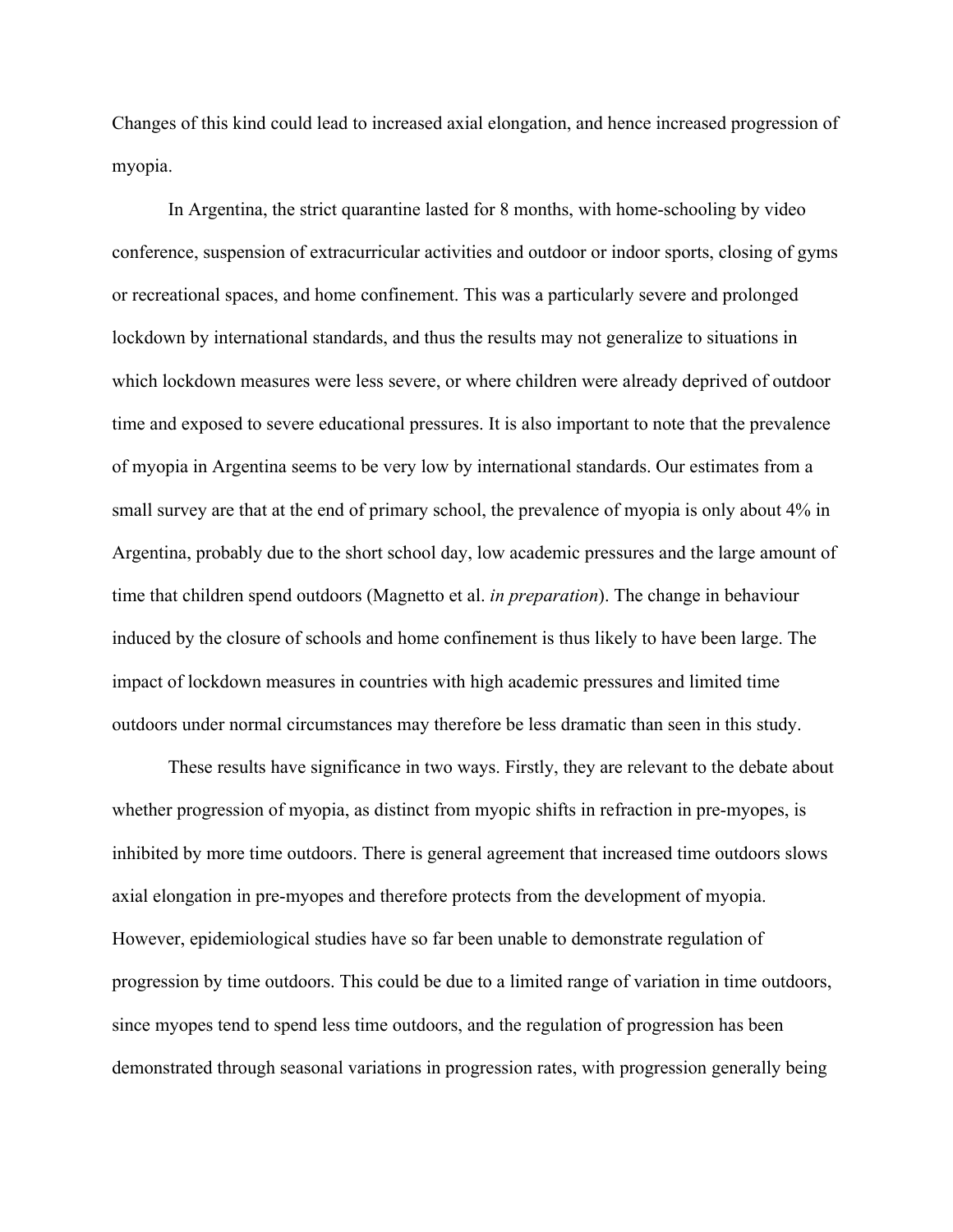higher in winter than in summer. In this study, the measures taken to control covid-19 almost certainly imposed a marked change in behaviour on myopes which may have led to a significant increase in myopic progression. This adds to the evidence that progression is actively regulated by environmental factors, thus giving additional support to the idea that increased time spent outdoors would be useful in clinical and public health practice for the control of myopia progression, as well as for the control of the onset of myopia.

Secondly, these results give substance to the concerns that have been raised about the deleterious effects of COVID-19 control measures on the development of myopia in children. Our results suggest that these measures can lead to increased progression of myopia. In our sample recruited from myopic patients, we cannot address the question of whether there are effects on onset of myopia, but all the evidence available suggests that the onset of myopia is likely to be affected as well, particularly when big changes in behaviour occur. A recent schoolbased paper from China, which also suffered a long and severe lockdown with interrupted schooling and home confinement, has reported increases in overall myopic shifts in refraction, consistent with the speculations above, however the results are difficult to interpret because of the lack of a control group. [7](#page-11-3)

The likelihood of big changes occuring is greater when children were leading lives with low educational pressures and a lot of time outdoors, and lesser changes may be anticipated where children were already under myopiagenic pressures. The recruitment method we have used should be generalizable to clinical or hospital records in other countries to test this possibility.

In conclusion, we have found clinically significant increased myopia progression under cycloplegic refractions during the pandemic confinement in 2020. We are not arguing against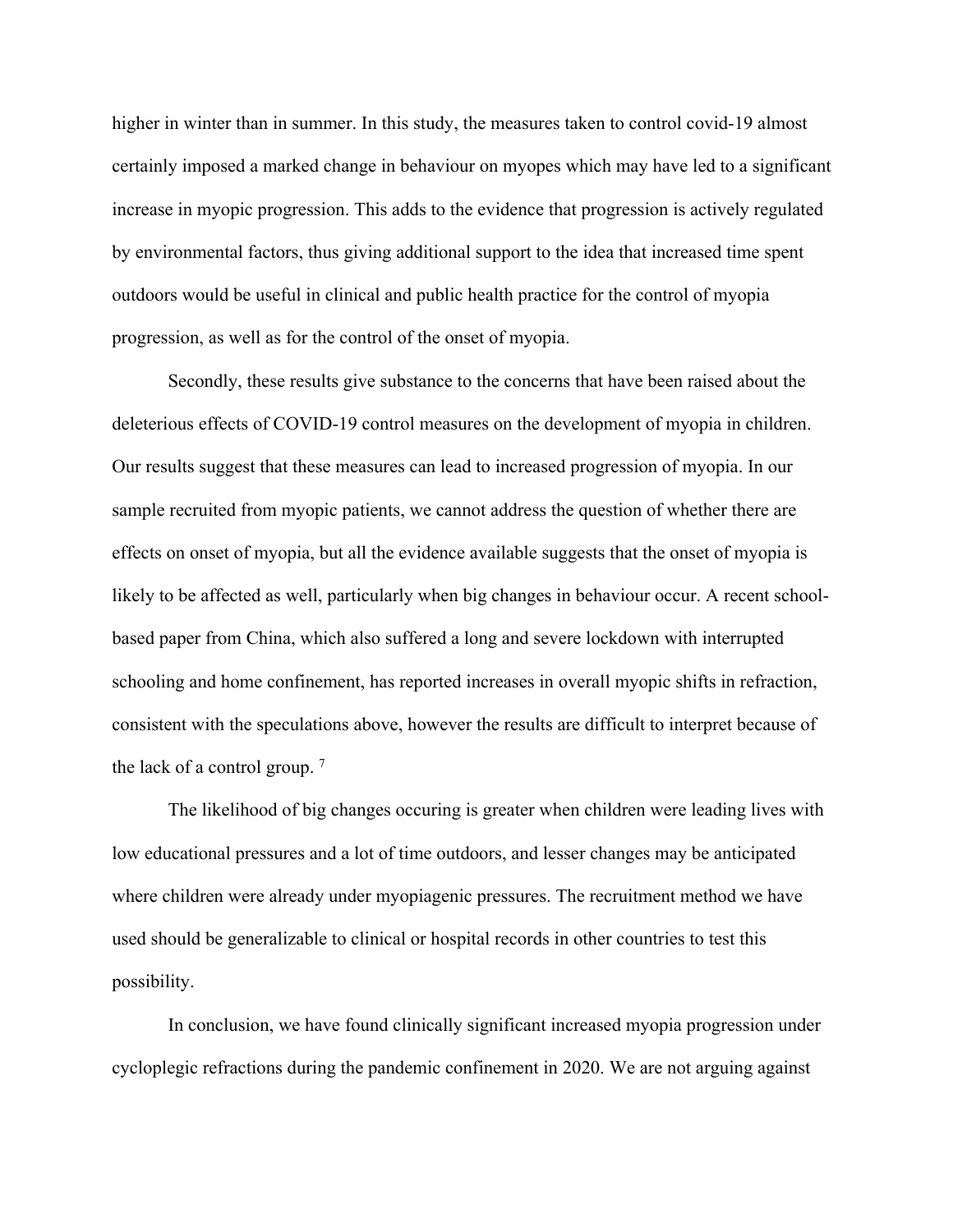taking necessary measures to control the COVID-19 pandemic. However, we stress the need to develop modifications to measures that impose school closures and home confinement that can minimize effects on refractive development, particularly since some countries are entering their second or third period of lockdown, and some may be facing even more severe and prolonged lockdowns in the future.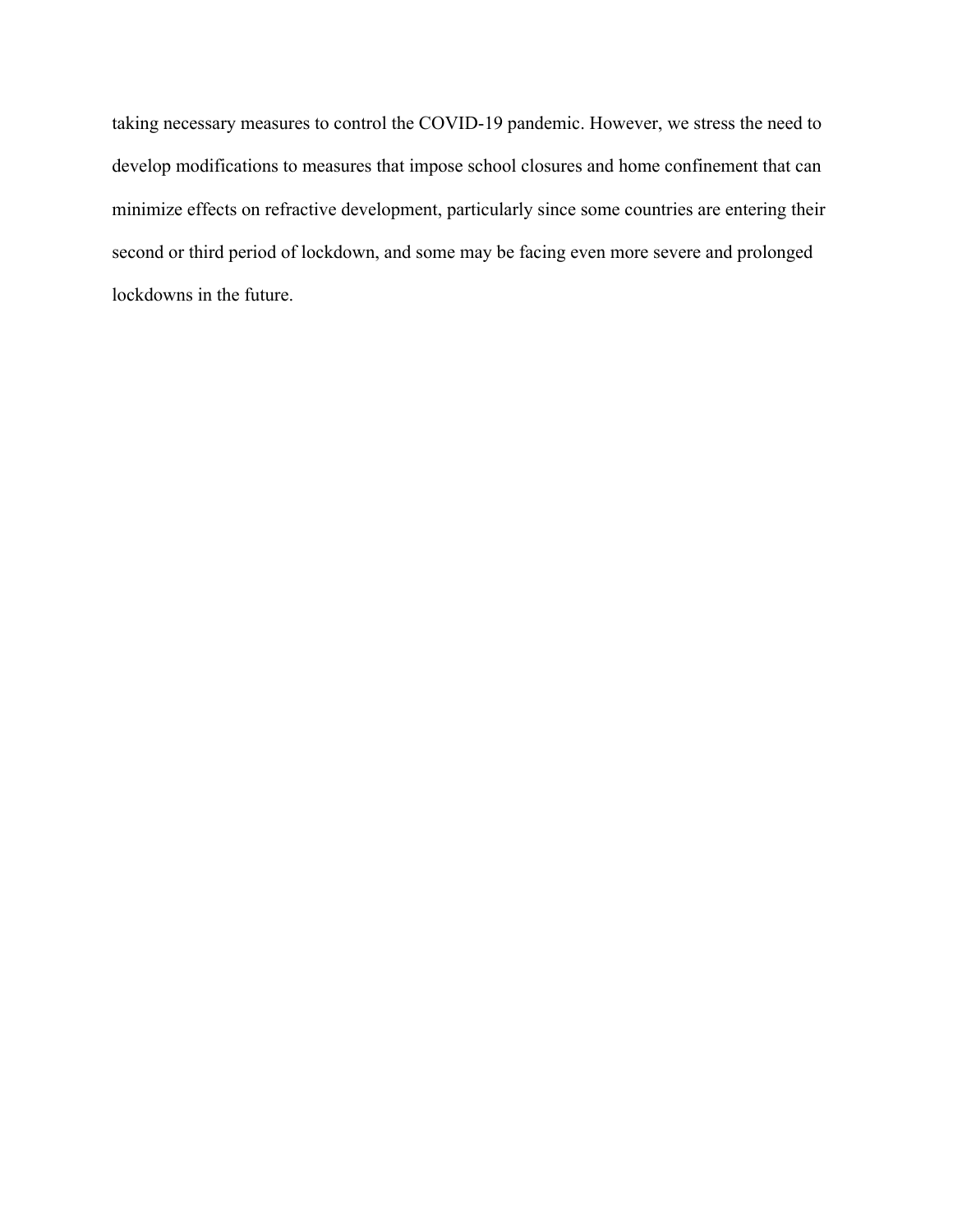Acknowledgments. Group of Ophthalmologists in Pandemia (by order of enrolement): Carolina Picotti, Victoria Sanchez, Leonardo Fernandez Irigaray, Rafael Iribarren, Maria Alejandra Seebacher, Marcela Gonorazky, Maria Florencia Cortínez, Inés de la Fuente, Rodolfo Aguirre, Maria Marta Galan, Andrea Tell, Maria Vanesa Sors, Susana Zabalo, Abel Jose Szeps, María Fernanda Corsi, Jimena Victorina Espejo Sosa, Mariela Elias, Natalia Paola Oggero.

Carolina Picotti, Ian G. Morgan and Rafael Iribarren have verified the underlying data.

## **Author Contributions.**

**Carolina Picotti.** Conceptualization, Methodology, Investigation, Project Administration, Formal analysis, Writing - Original Draft, Writing - Review & Editing. **Victoria Sanchez.**  Conceptualization, Methodology, Investigation, Project Administration, Writing - Review & Editing. **Leonardo Fernandez Irigaray:** Conceptualization, Methodology, Investigation, Writing - Review & Editing. **Rafael Iribarren**: Conceptualization, Methodology, Formal analysis, Investigation, Project Administration, Writing - Original Draft, Writing - Review & Editing. **Ian G. Morgan.** Methodology, Formal analysis, Investigation, Writing - Original Draft, Writing - Review & Editing.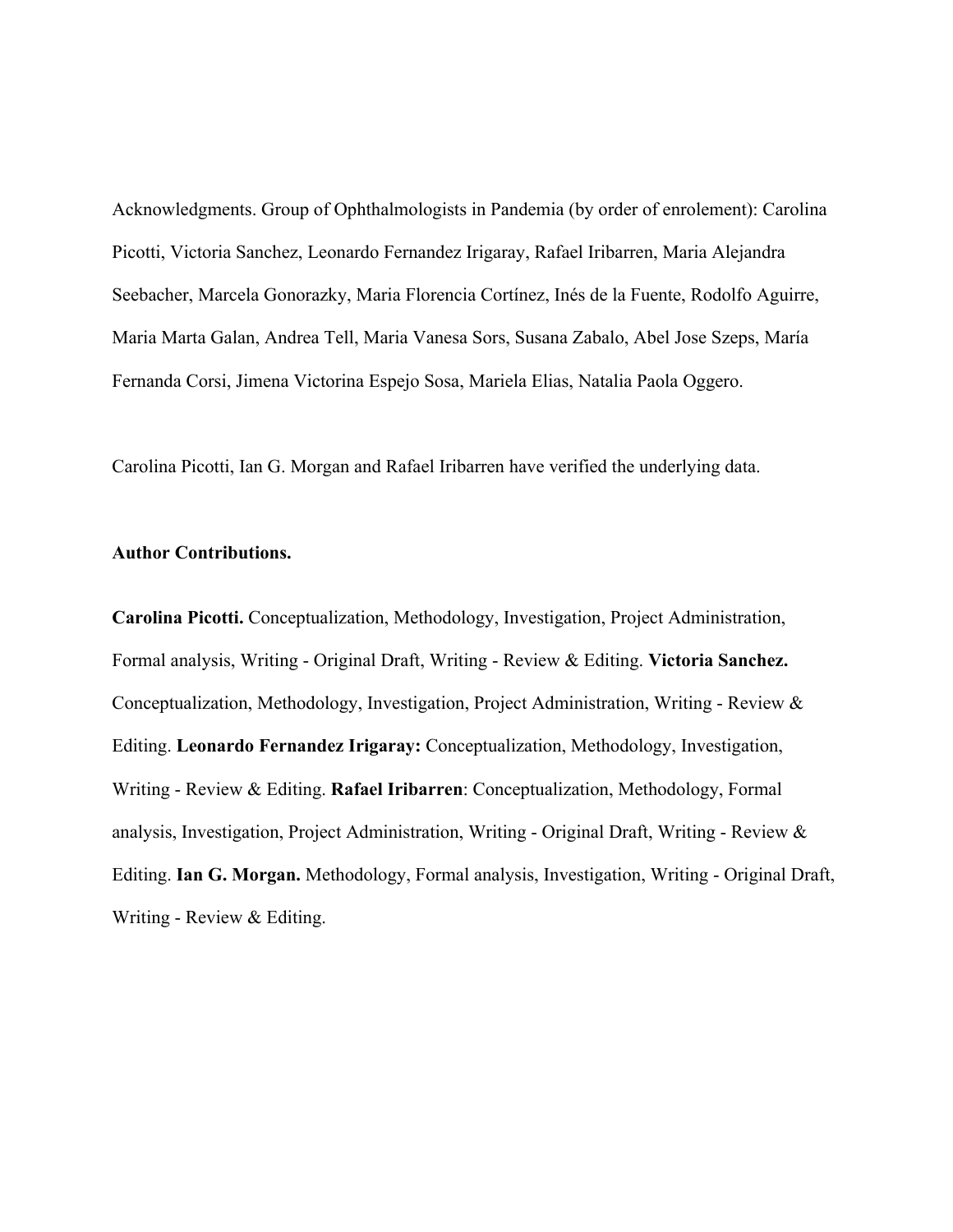References.

<span id="page-11-0"></span>1. Modjtahedi B, Abbott, RL, Fong, DS, Lum, F, Tan, D. Reducing the Global Burden of Myopia by Delaying the Onset of Myopia and Reducing Myopic Progression in Children The Academy's Task Force on Myopia. *Ophthalmology* 2021; In press.

2. Morgan IG, French AN, Ashby RS, et al. The epidemics of myopia: Aetiology and prevention. *Prog Retin Eye Res* 2018; **62**: 134-49.

3. Flitcroft DI, He M, Jonas JB, et al. IMI - Defining and Classifying Myopia: A Proposed Set of Standards for Clinical and Epidemiologic Studies. *Invest Ophthalmol Vis Sci* 2019; **60**(3): M20-M30.

4. Wildsoet CF, Chia A, Cho P, et al. IMI - Interventions Myopia Institute: Interventions for Controlling Myopia Onset and Progression Report. *Invest Ophthalmol Vis Sci* 2019; **60**(3): M106-M31.

<span id="page-11-1"></span>5. Document. AG. Distanciamiento social, preventivo y obligatorio y aislamiento social, preventivo y obligatorio: decreto 714/2020. . *Bol Oficial Rep Arg*, 2020. https:/[/www.boletinoficial.gob.ar/detalleAviso/primera/234257/20200831](http://www.boletinoficial.gob.ar/detalleAviso/primera/234257/20200831)

<span id="page-11-2"></span>6. Egashira SM, Kish LL, Twelker JD, Mutti DO, Zadnik K, Adams AJ. Comparison of cyclopentolate versus tropicamide cycloplegia in children. *Optom Vis Sci* 1993; **70**(12): 1019-26.

<span id="page-11-3"></span>7. Wang J, Li Y, Musch DC, et al. Progression of Myopia in School-Aged Children After COVID-19 Home Confinement. *JAMA ophthalmology* 2021.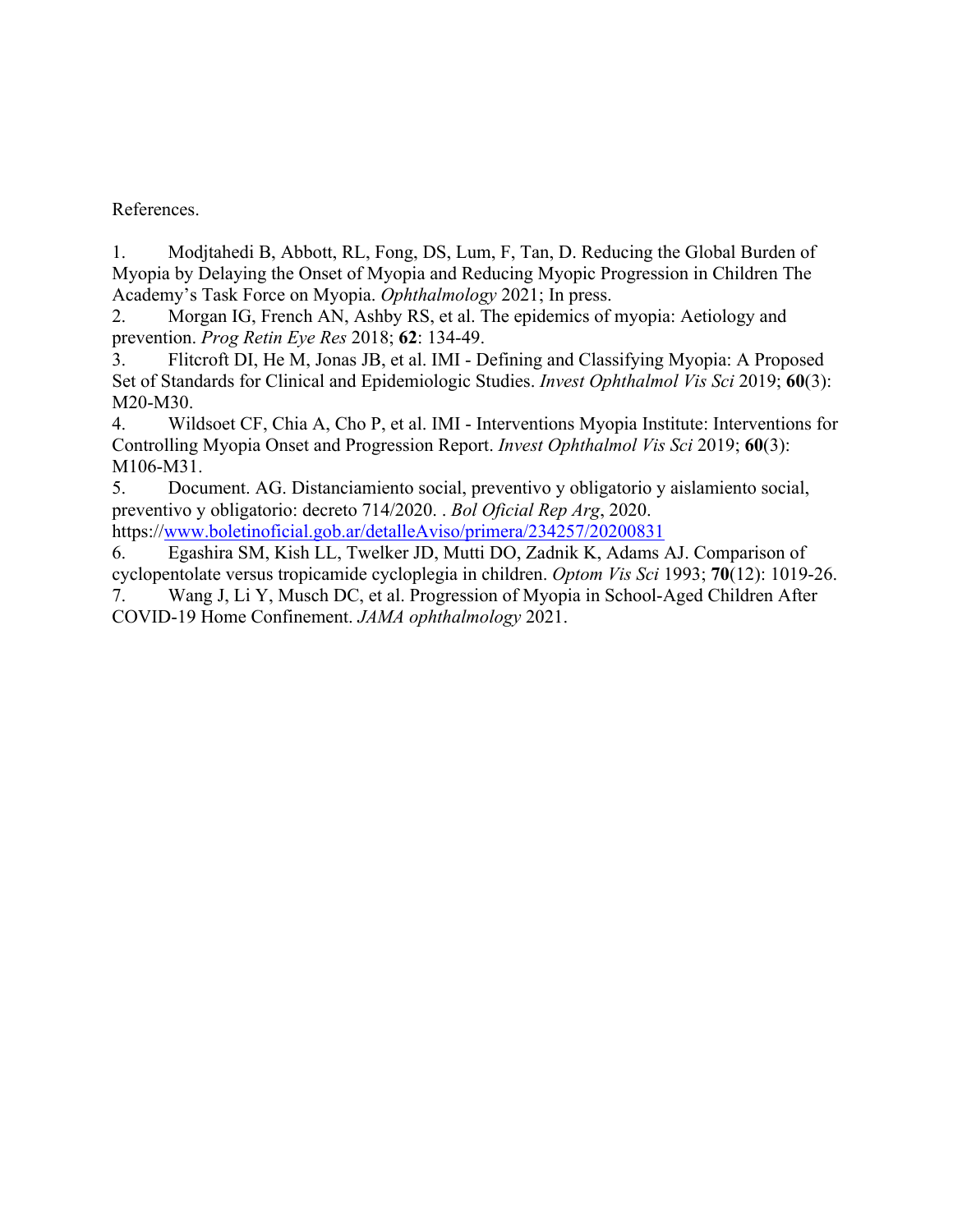Figure 1. Distribution of percentage of subjects according to rates of annualized progression in diopters, both in 2019 (dotted line) and 2020 (full line).